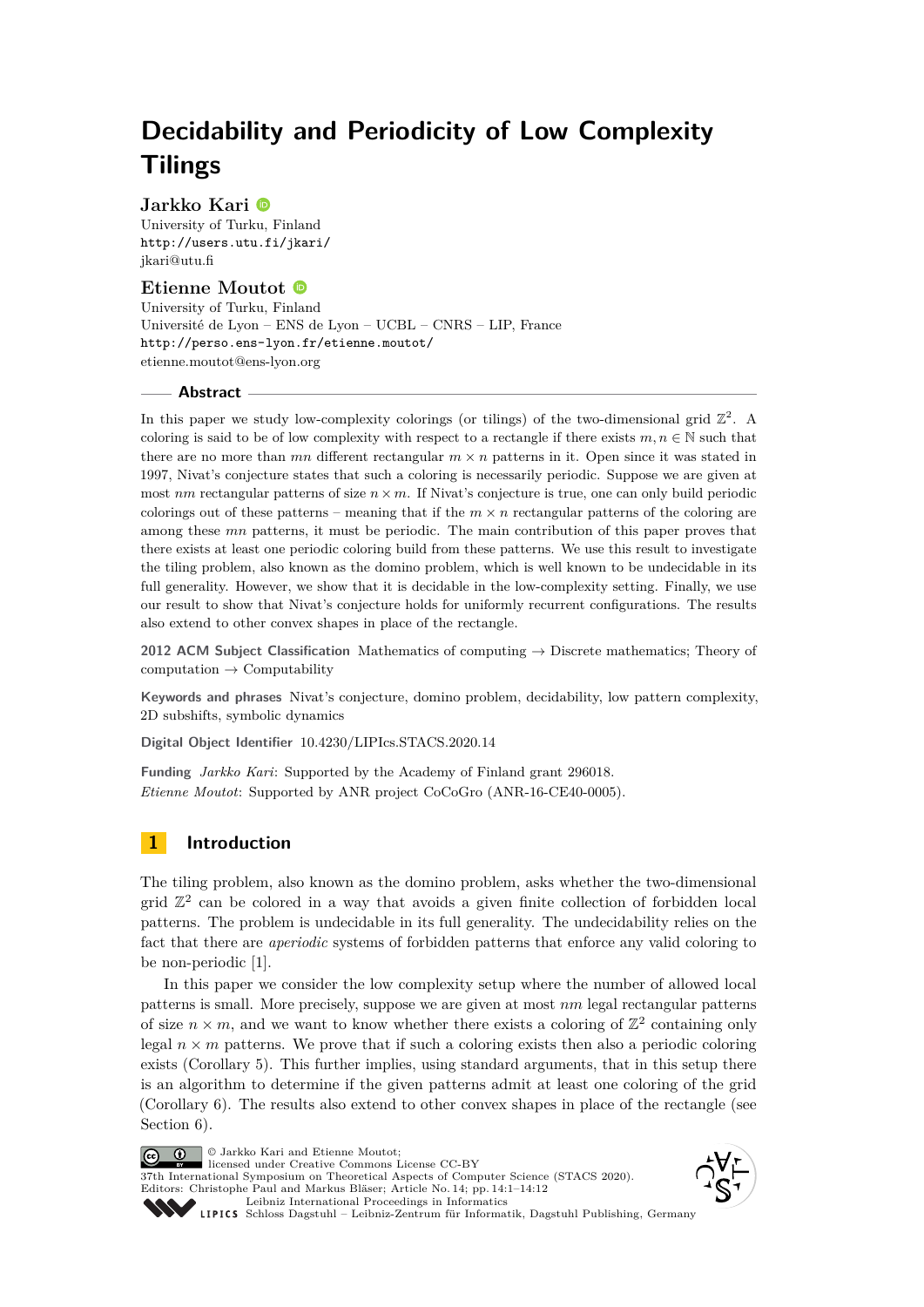## **14:2 Decidability and Periodicity of Low Complexity Tilings**

We believe the low complexity setting has relevant applications. There are numerous examples of processes in physics, chemistry and biology where macroscopic patterns and regularities arise from simple microscopic interactions. Formation of crystals and quasicrystals is a good example where physical laws govern locally the attachments of particles to each other. Predicting the structure of the crystal from its chemical composition is a notoriously difficult problem (as already implied by the undecidability of the tiling problem) but if the number of distinct local patterns of particle attachments is sufficiently low, our results indicate that the situation may be easier to handle.

Our work is also motivated by *Nivat's conjecture* [\[10\]](#page-11-1), an open problem concerning periodicity in low complexity colorings of the grid. The conjecture claims the following: if a coloring of  $\mathbb{Z}^2$  is such that, for some  $n, m \in \mathbb{N}$ , the number of distinct  $n \times m$  patterns is at most *nm*, then the coloring is necessarily periodic in some direction. If true, this conjecture directly implies a strong form of our peridicity result: in the low complexity setting, not only a coloring exists that is periodic, but in fact all admitted colorings are periodic. Our contribution to Nivat's conjecture is that we show that under the hypotheses of the conjecture, the coloring must contain arbitrarily large periodic regions (Theorem [4\)](#page-4-2).

# **2 Preliminaries**

To discuss the results in detail we need precise definitions. Let *A* be a finite alphabet. A coloring  $c \in A^{\mathbb{Z}^2}$  of the two-dimensional grid  $\mathbb{Z}^2$  with elements of A is called a (twodimensional) *configuration*. We use the notation  $c_n$  for the color  $c(n) \in A$  of cell  $n \in \mathbb{Z}^2$ . For any  $\mathbf{t} \in \mathbb{Z}^2$ , the *translation*  $\tau^{\mathbf{t}}: A^{\mathbb{Z}^2} \longrightarrow A^{\mathbb{Z}^2}$  by **t** is defined by  $\tau^{\mathbf{t}}(c)_{\mathbf{n}} = c_{\mathbf{n}-\mathbf{t}}$ , for all  $c \in A^{\mathbb{Z}^2}$  and all  $\mathbf{n} \in \mathbb{Z}^2$ . If  $\tau^{\mathbf{t}}(c) = c$  for a non-zero  $\mathbf{t} \in \mathbb{Z}^2$ , we say that *c* is *periodic* and that **t** is a *vector of periodicity*. If there are two linearly independent vectors of periodicity then *c* is *two-periodic*, and in this case there are horizontal and vertical vectors of periodicity  $(k, 0)$  and  $(0, k)$  for some  $k > 0$ , and consequently a vector of periodicity in every rational direction.

A *finite pattern* is a coloring  $p \in A^D$  of some finite domain  $D \subset \mathbb{Z}^d$ . For a fixed *D*, we call such *p* also a *D-pattern*. The set  $[p] = \{c \in A^{\mathbb{Z}^2} \mid c|_D = p\}$  of configurations that contain pattern *p* in domain *D* is the *cylinder* determined by *p*. We say that pattern *p appears* in configuration *c*, or that *c contains* pattern *p*, if some translate  $\tau^{\mathbf{t}}(c)$  of *c* is in [*p*]. For a fixed finite *D*, the set of *D*-patterns that appear in a configuration *c* is denoted by  $Patt(c, D)$ , that is,

 $\mathrm{Patt}(c, D) = \{ \tau^{\mathbf{t}}(c) |_{D} \mid \mathbf{t} \in \mathbb{Z}^{2} \}.$ 

We say that *c* has *low complexity* with respect to shape *D* if  $|P_{\text{att}}(c, D)| \leq |D|$ , and we call *c* a *low complexity configuration* if it has low complexity with respect to some finite *D*.

▶ Conjecture (Maurice Nivat 1997 [\[10\]](#page-11-1)). *Let*  $c \in A^{\mathbb{Z}^2}$  *be a two-dimensional configuration. If c* has low complexity with respect to some rectangle  $D = \{1, \ldots, n\} \times \{1, \ldots, m\}$  then *c* is *periodic.*

The analogous claim in dimensions higher than two fails, as does an analogous claim in two dimensions for many other shapes than rectangles [\[5\]](#page-10-2).

## **2.1 Algebraic concepts**

Kari and Szabados introduced in [\[9\]](#page-11-2) an algebraic approach to study low complexity configurations. The present paper heavily relies on this technique. In this approach we replace the colors in *A* by distinct integers, so that we assume  $A \subseteq \mathbb{Z}$ . We then express a configuration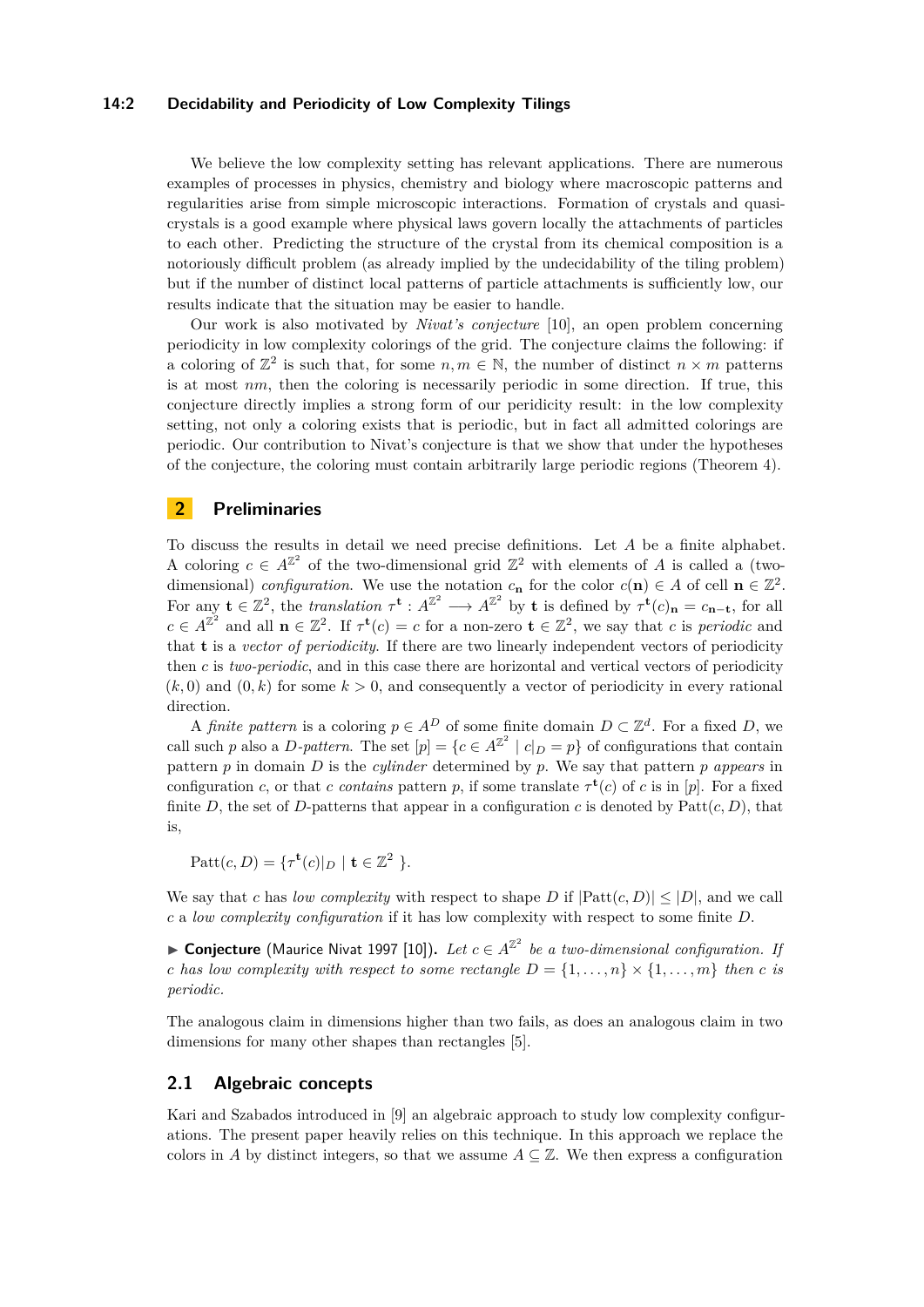$c \in A^{\mathbb{Z}^2}$  as a formal power series  $c(x, y)$  over two variables *x* and *y* in which the coefficient of monomial  $x^i y^j$  is  $c_{i,j}$ , for all  $i, j \in \mathbb{Z}$ . Note that the exponents of the variables range from  $-\infty$  to  $+\infty$ . In the following also polynomials may have negative powers of variables so all polynomials considered are actually Laurent polynomials. Let us denote by  $\mathbb{Z}[x^{\pm 1}, y^{\pm 1}]$  and  $\mathbb{Z}[[x^{\pm 1}, y^{\pm 1}]]$  the sets of such polynomials and power series, respectively. We call a power series  $c \in \mathbb{Z}[[x^{\pm 1}, y^{\pm 1}]]$  *finitary* if its coefficients take only finitely many different values. Since we color the grid using finitely many colors, configurations are identified with finitary power series.

Multiplying a configuration  $c \in \mathbb{Z}[[x^{\pm 1}, y^{\pm 1}]]$  by a monomial corresponds to translating it, and the periodicity of the configuration by vector  $\mathbf{t} = (n, m)$  is then equivalent to  $(x^n y^m - 1)c = 0$ , the zero power series. More generally, we say that polynomial  $f \in \mathbb{Z}[x^{\pm 1}, y^{\pm 1}]$ *annihilates* power series *c* if the formal product *f c* is the zero power series. Note that variables *x* and *y* in our power series and polynomials are treated only as "position indicators": in this work we never plug in any values to the variables.

The set of polynomials that annihilates a power series is a Laurent polynomial ideal, and is denoted by

$$
Ann(c) = \{ f \in \mathbb{Z}[x^{\pm 1}, y^{\pm 1}] \mid fc = 0 \}.
$$

It was observed in [\[9\]](#page-11-2) that if a configuration has low complexity with respect to some shape *D* then it is annihilated by some non-zero polynomial  $f \neq 0$ .

<span id="page-2-0"></span>▶ **Lemma 1** ([\[9\]](#page-11-2)). Let  $c \in \mathbb{Z}[[x^{\pm 1}, y^{\pm 1}]]$  be a low complexity configuration. Then  $Ann(c)$ *contains a non-zero polynomial.*

One of the main results of  $[9]$  states that if a configuration c is annihilated by a non-zero polynomial then it has annihilators of particularly nice form:

<span id="page-2-1"></span>▶ **Theorem 2** ([\[9\]](#page-11-2)). Let  $c \in \mathbb{Z}[[x^{\pm 1}, y^{\pm 1}]]$  be a configuration (a finitary power series) an*nihilated by some non-zero polynomial. Then there exist pairwise linearly independent*  $(i_1, j_1), \ldots, (i_m, j_m) \in \mathbb{Z}^2$  such that

$$
(x^{i_1}y^{j_1}-1)\cdots(x^{i_m}y^{j_m}-1)\in Ann(c).
$$

Note that both Lemma [1](#page-2-0) and Theorem [2](#page-2-1) were proved in [\[9\]](#page-11-2) for configurations  $c \in A^{\mathbb{Z}^d}$  in arbitrary dimension *d*. In this work we only deal with two-dimensional configurations, so above we stated these results for  $d = 2$ .

If  $X \subseteq A^{\mathbb{Z}^2}$  is a set of configurations, we denote by  $\text{Ann}(X)$  the set of Laurent polynomials that annihilate all elements of *X*. We call  $\text{Ann}(X)$  the annihilator ideal of *X*.

# <span id="page-2-2"></span>**2.2 Dynamical systems concepts**

Cylinders  $[p]$  are a base of a compact topology on  $A^{\mathbb{Z}^2}$ , namely the product of discrete topologies on *A*. See, for example, the first few pages of [\[6\]](#page-10-3). The topology is equivalently defined by a metric on  $A^{\mathbb{Z}^2}$  where two configurations are close to each other if they agree with each other on a large region around cell **0**.

A subset X of  $A^{\mathbb{Z}^2}$  is a *subshift* if it is closed in the topology and closed under translations. Equivalently, every configuration  $c$  that is not in  $X$  contains a finite pattern  $p$  that prevents it from being in  $X$ : no configuration that contains  $p$  is in  $X$ . We can then as well define subshifts using forbidden patterns: for a set *P* of finite patterns, define

$$
X_P = \{c \in A^{\mathbb{Z}^2} \mid \forall \mathbf{t} \in \mathbb{Z}^2 \,\forall p \in P \; : \; \tau^{\mathbf{t}}(c) \notin [p] \,\},
$$

the set of configurations that avoid all patterns in *P*. Set *X<sup>P</sup>* is a subshift, and every subshift is  $X_P$  for some *P*. If  $X = X_P$  for some finite *P* then *X* is a *subshift of finite type* (SFT).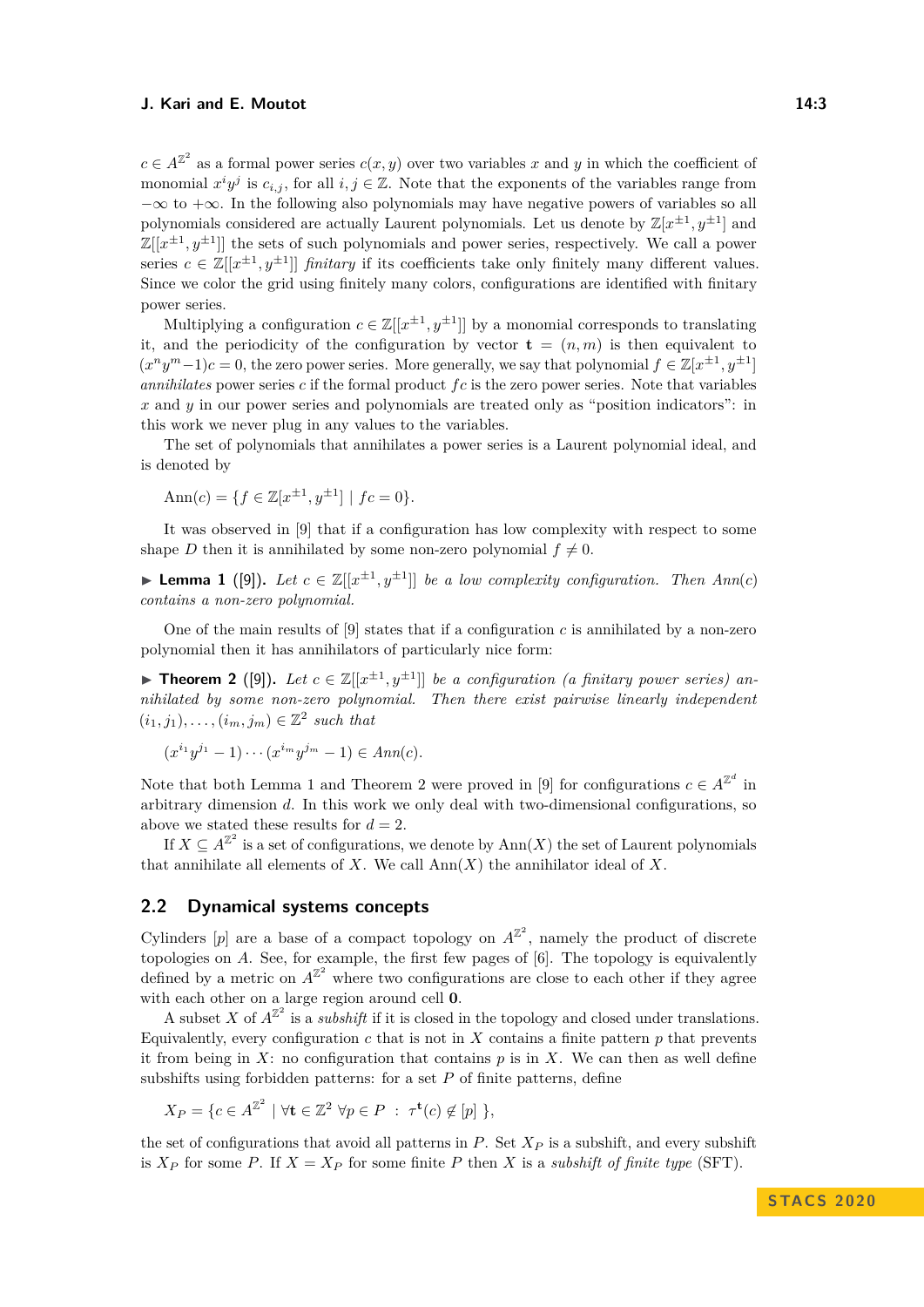## **14:4 Decidability and Periodicity of Low Complexity Tilings**

The *tiling problem* (aka the domino problem) is the decision problem that asks whether a given SFT is empty, that is, whether there exists a configuration avoiding a given finite collection *P* of forbidden finite patterns. Usually this question is asked in terms of so-called Wang tiles, but our formulation is equivalent. The tiling problem is undecidable [\[1\]](#page-10-0). An SFT is called *aperiodic* if it is non-empty but does not contain any periodic configurations. Aperiodic SFTs exist [\[1\]](#page-10-0), and in fact they must exist because of the undecidability of the tiling problem [\[13\]](#page-11-3). We recall the reason for this fact in the proof of Corollary [6.](#page-4-1)

Convergence of a sequence  $c^{(1)}$ ,  $c^{(2)}$ ,... of configurations to a configuration *c* in our topology has the following simple meaning: For every cell  $\mathbf{n} \in \mathbb{Z}^2$  we must have  $c_{\mathbf{n}}^{(i)} = c_{\mathbf{n}}$  for all sufficiently large *i*. As usual, we denote then  $c = \lim_{i \to \infty} c^{(i)}$ . Note that if all  $c^{(i)}$  are in a subshift *X*, so is the limit. Compactness of space  $A^{\mathbb{Z}^2}$  means that every sequence has a converging subsequence. In the proof of Theorem [3](#page-4-3) in Section [4](#page-5-0) we frequently use this fact and extract converging subsequences from sequences of configurations.

The *orbit* of configuration *c* is the set  $\mathcal{O}(c) = \{ \tau^{\mathbf{t}}(c) \mid \mathbf{t} \in \mathbb{Z}^2 \}$  that contains all translates of *c*. The *orbit closure*  $\overline{\mathcal{O}(c)}$  of *c* is the topological closure of the orbit  $\mathcal{O}(c)$ . It is a subshift, and in fact it is the intersection of all subshifts that contain *c*. The orbit closure  $\overline{\mathcal{O}(c)}$  can hence be called the subshift generated by *c*. In terms of finite patterns,  $c' \in \overline{\mathcal{O}(c)}$  if and only if every finite pattern that appears in  $c'$  appears also in  $c$ .  $\overline{\mathcal{O}(c)}$  can be seen as the subshift containing all the translates of *c* (its orbit) and all the limits of those translates. Thus it can be different of  $\mathcal{O}(c)$ : if c is the configuration that with a black cell at the origin and white everywhere else, all the configurations of its orbit will contain a black cell, but at different positions; however its orbit closure contains the configuration with only white cells, as it is a limit of translations of *c*.

A configuration *c* is called *uniformly recurrent* if for every  $c' \in \overline{\mathcal{O}(c)}$  we have  $\overline{\mathcal{O}(c')} = \overline{\mathcal{O}(c)}$ . This is equivalent to  $\overline{\mathcal{O}(c)}$  being a *minimal subshift* in the sense that it has no proper non-empty subshifts inside it. A classical result by Birkhoff [\[3\]](#page-10-4) implies that every non-empty subshift contains a minimal subshift, so there is a uniformly recurrent configuration in every non-empty subshift.

We use the notation  $\langle \mathbf{x}, \mathbf{y} \rangle$  for the inner product of vectors  $\mathbf{x}, \mathbf{y} \in \mathbb{Z}^2$ . For a nonzero vector  $\mathbf{u} \in \mathbb{Z}^2 \setminus \{\mathbf{0}\}\$ we denote

$$
H_{\mathbf{u}} = \{ \mathbf{x} \in \mathbb{Z}^2 \mid \langle \mathbf{x}, \mathbf{u} \rangle < 0 \}
$$

for the discrete *half plane* in direction **u**. See Figure [1\(](#page-4-4)a) for an illustration. A subshift *X* is *deterministic* in direction **u** if for all  $c, c' \in X$ 

$$
c|_{H_{\mathbf{u}}}=c'|_{H_{\mathbf{u}}}\Longrightarrow c=c',
$$

that is, if the contents of a configuration in the half plane  $H_u$  uniquely determines the contents in the rest of the cells. Note that it is enough to verify that the value  $c_0$  on the boundary of the half plane is uniquely determined. Indeed, if  $c|_{H_u}$  uniquely determines the line at its boundary, it is also true for all the translations of *c*, so the next line is also uniquely determined. By repeating this process the whole configuration is determined by  $c|_{H_u}$ . Moreover, by compactness, determinism in direction **u** implies that there is a finite number *k* such that already the contents of a configuration in the discrete box

$$
B_{\mathbf{u}}^{k} = \{ \mathbf{x} \in \mathbb{Z}^{2} \mid -k < \langle \mathbf{x}, \mathbf{u} \rangle < 0 \text{ and } -k < \langle \mathbf{x}, \mathbf{u}^{\perp} \rangle < k \}
$$

are enough to uniquely determine the contents in cell **0**, where we denote by  $\mathbf{u}^{\perp}$  a vector that is orthogonal to **u** and has the same length as **u**, e.g.,  $(n,m)^{\perp} = (m, -n)$ . See Figure [1\(](#page-4-4)b) for an illustration.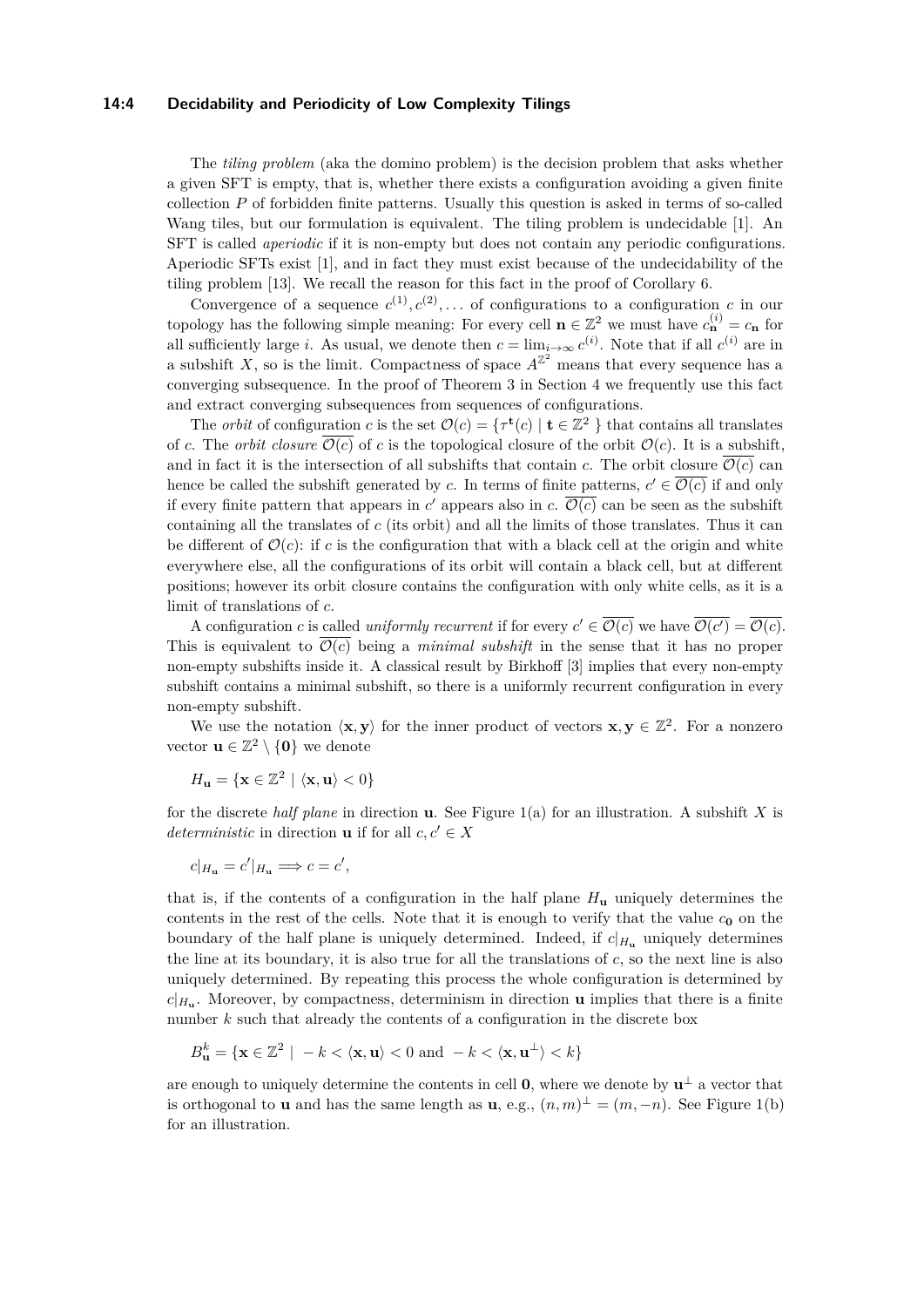<span id="page-4-4"></span>

**Figure 1** Discrete regions determined by vector  $\mathbf{u} = (-1, 2)$ .

If *X* is deterministic in directions **u** and −**u** we say that **u** is a direction of *two-sided* determinism. If *X* is deterministic in direction **u** but not in direction −**u** we say that **u** is a direction of *one-sided* determinism. Directions of two-sided determinism correspond to directions of expansivity in the symbolic dynamics literature. If *X* is not deterministic in direction **u** we call **u** a *direction of non-determinism*. Finally, note that the concept of determinism in direction **u** only depends on the orientation of vector **u** and not on its magnitude.

# **3 Our results**

<span id="page-4-3"></span>Our first main new technical result is the following:

▶ Theorem 3. Let *c* be a two-dimensional configuration that has a non-trivial annihilator. Then  $\overline{\mathcal{O}(c)}$  contains a configuration c' such that  $\overline{\mathcal{O}(c')}$  has no direction of one-sided *determinism.*

From this result, using a technique by Cyr and Kra [\[7\]](#page-11-4), we then obtain the second main results, stating that under the hypotheses of Nivat's conjecture, a configuration contains arbitrarily large periodic regions.

<span id="page-4-2"></span>▶ **Theorem 4.** Let *c* be a two-dimensional configuration that has low complexity with respect *to a rectangle. Then*  $\overline{\mathcal{O}(c)}$  *contains a periodic configuration.* 

These two theorems are proved in Sections [4](#page-5-0) and [5,](#page-8-0) respectively. But let us first demonstrate how these results imply relevant corollaries. First we consider SFTs defined in terms of allowed rectangular patterns. Let  $D = \{1, ..., n\} \times \{1, ..., m\}$  for some  $m, n \in \mathbb{N}$ , and let  $P \subseteq A^D$ be a set of *D*-patterns over alphabet *A*. Define  $X = X_{A^D \setminus P} = \{x \in A^{\mathbb{Z}^2} \mid \text{Patt}(c, D) \subseteq P\},$ the set of configurations whose *D*-patterns are among *P*.

<span id="page-4-0"></span>▶ **Corollary 5.** With the notations above, if  $|P| \leq nm$  and  $X \neq \emptyset$  then *X* contains a periodic *configuration.*

**Proof.** Let  $c \in X$  be arbitrary. By Theorem [4](#page-4-2) then,  $\overline{\mathcal{O}(c)} \subseteq X$  contains a periodic configura- $\blacksquare$ 

<span id="page-4-1"></span>**If Corollary 6.** With the notations above, there is an algorithm to determine whether  $X \neq \emptyset$ *for a given P of cardinality*  $|P| \leq nm$ *.*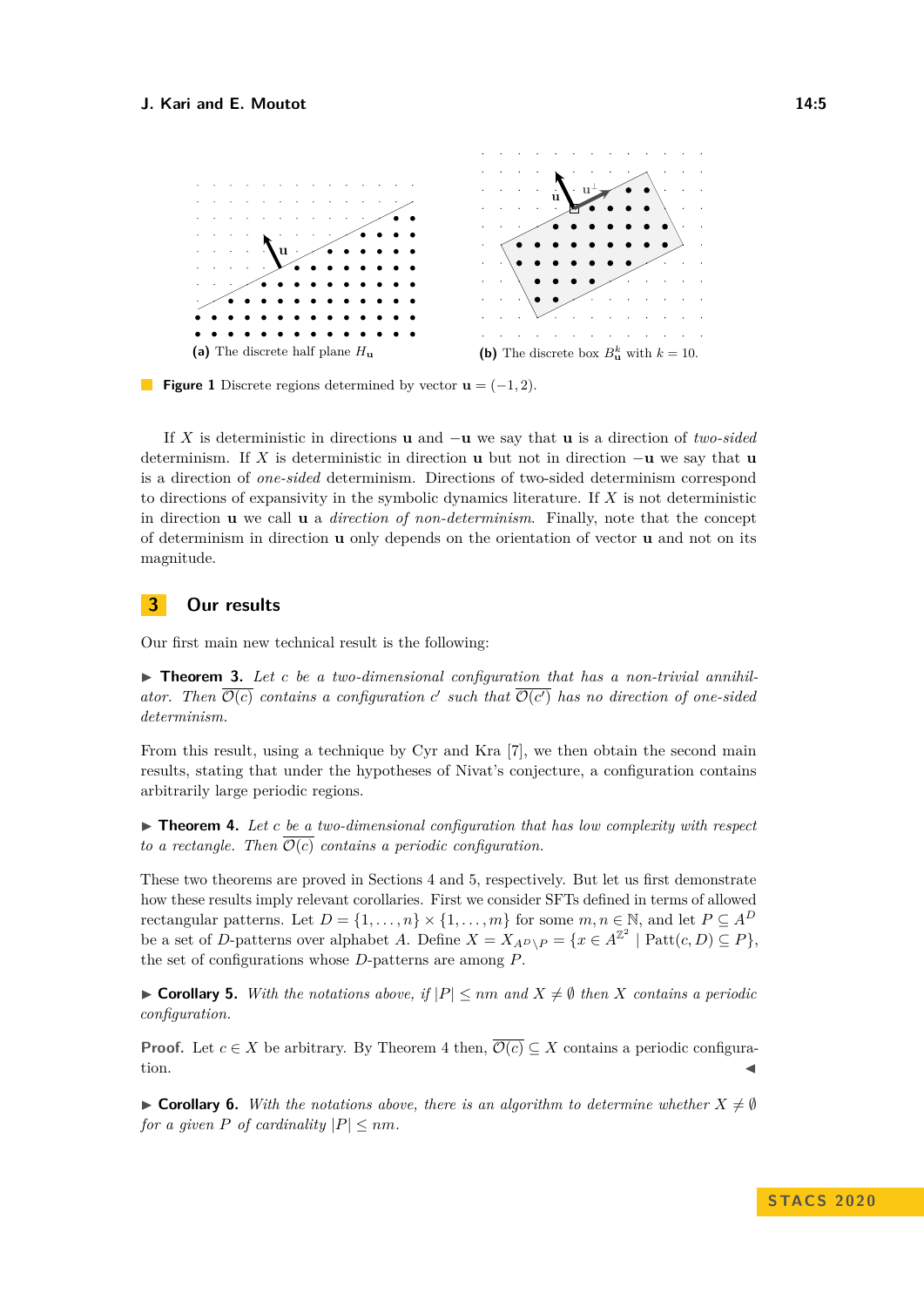## **14:6 Decidability and Periodicity of Low Complexity Tilings**

**Proof.** This is a classical argumentation by H. Wang [\[13\]](#page-11-3): there is a semi-algorithm to test if a given SFT is empty, and there is a semi-algorithm to test if a given SFT contains a periodic configuration. Since *X* is an SFT, we can execute both of these semi-algorithms on *X*. By Corollary [5,](#page-4-0) if  $X \neq \emptyset$  then *X* contains a periodic configuration. Hence, exactly one of these two semi-algorithms will return a positive answer.

The next corollary solves Nivat's conjecture for uniformly recurrent configurations.

I **Corollary 7.** *A uniformly recurrent configuration c that has low complexity with respect to a rectangle is periodic.*

**Proof.** Because *c* has low complexity with respect to a rectangle then by Theorem [4](#page-4-2) there is a periodic configuration  $c' \in \overline{\mathcal{O}(c)}$ . Because  $\overline{\mathcal{O}(c')}$  contains only translates and limits of translates of c', all configurations in  $\overline{\mathcal{O}(c')}$  are periodic. Finally, because c is uniformly recurrent we have  $\mathcal{O}(c) = \mathcal{O}(c')$ , which implies that all elements of  $\mathcal{O}(c)$ , including *c* itself, are periodic.

In Section [6](#page-10-1) we briefly argue that all of our results remain true if the  $m \times n$  rectangle is replaced by any convex discrete shape.

## <span id="page-5-0"></span>**4 Removing one-sided determinism**

In this section we prove Theorem [3](#page-4-3) by showing how we can "remove" one-sided directions of determinism from subshifts with annihilators.

Let *c* be a configuration over alphabet  $A \subseteq \mathbb{Z}$  that has a non-trivial annihilator. By Theorem [2](#page-2-1) it has then an annihilator  $\phi_1 \cdots \phi_m$  where each  $\phi_i$  is of the form

<span id="page-5-1"></span>
$$
\phi_i = x^{n_i} y^{m_i} - 1 \text{ for some } \mathbf{v}_i = (n_i, m_i) \in \mathbb{Z}^2. \tag{1}
$$

Moreover, vectors  $\mathbf{v}_i$  can be chosen pairwise linearly independent, that is, in different directions. We may assume  $m \geq 1$ .

Denote  $X = \overline{\mathcal{O}(c)}$ , the subshift generated by *c*. A polynomial that annihilates *c* annihilates all elements of *X*, because they only have local patterns that already appear in *c*. It is easy to see that *X* can only be non-deterministic in a direction that is perpendicular to one of the directions **v**<sub>*i*</sub> of the polynomials  $\phi_i$ :

<span id="page-5-2"></span>**Proposition 8.** Let *c* be a configuration annihilated by  $\phi_1 \cdots \phi_m$  where each  $\phi_i$  is of the *form* [\(1\)](#page-5-1). Let  $\mathbf{u} \in \mathbb{Z}^2$  be a direction that is not perpendicular to  $\mathbf{v}_i$  for any  $i \in \{1, \ldots, m\}$ . *Then*  $X = \overline{\mathcal{O}(c)}$  *is deterministic in direction* **u**.

**Proof.** Suppose X is not deterministic in direction **u**. By definition, there exist  $d, e \in X$ such that  $d \neq e$  but  $d|_{H_u} = e|_{H_u}$ . Denote  $\Delta = d - e$ . Because  $\Delta \neq 0$  but  $\phi_1 \cdots \phi_m \cdot \Delta = 0$ , for some *i* we have  $\phi_1 \cdots \phi_{i-1} \cdot \Delta \neq 0$  and  $\phi_1 \cdots \phi_i \cdot \Delta = 0$ . Denote  $\Delta' = \phi_1 \cdots \phi_{i-1} \cdot \Delta$ . Because  $\phi_i \cdot \Delta' = 0$ , configuration  $\Delta'$  is periodic in direction **v**<sub>*i*</sub>. But because  $\Delta$  is zero in the half plane  $H_{\mathbf{u}}$ , also  $\Delta'$  is zero in some translate  $H' = H_{\mathbf{u}} - \mathbf{t}$  of the half plane. Since the periodicity vector  $\mathbf{v}_i$  of  $\Delta'$  is not perpendicular to **u**, the periodicity transmits the values 0 from the region *H'* to the entire  $\mathbb{Z}^2$ . Hence  $\Delta' = 0$ , a contradiction.

Let  $\mathbf{u} \in \mathbb{Z}^2$  be a one-sided direction of determinism of X. In other words, **u** is a direction of determinism but −**u** is not. By the proposition above, **u** is perpendicular to some **v***<sup>i</sup>* . Without loss of generality, we may assume  $i = 1$ . We denote  $\phi = \phi_1$  and  $\mathbf{v} = \mathbf{v}_1$ .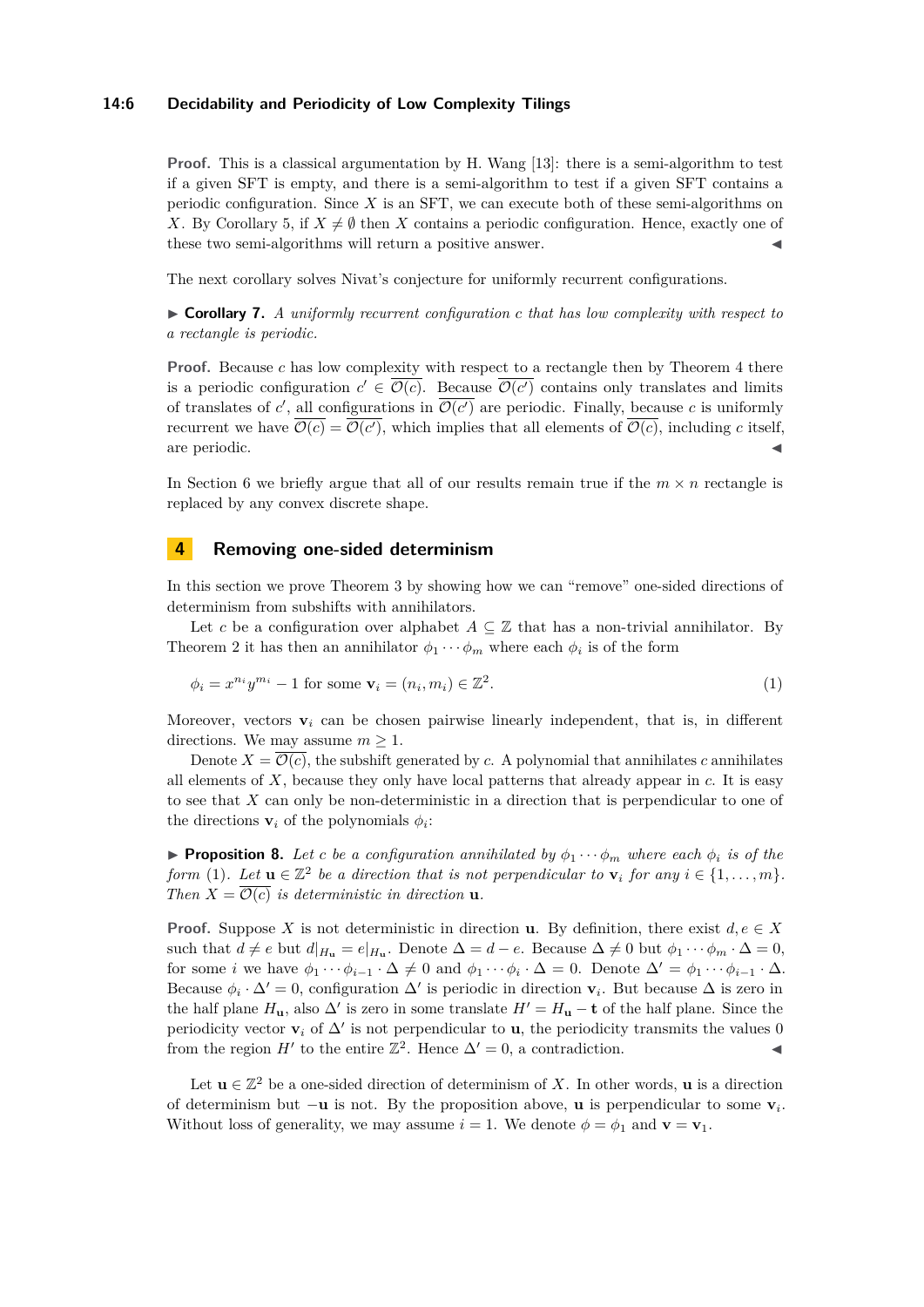Let *k* be such that the contents of the discrete box  $B = B_{\mathbf{u}}^k$  determine the content of cell **0**, that is, for  $d, e \in X$ 

<span id="page-6-1"></span>
$$
d|_B = e|_B \Longrightarrow d_0 = e_0. \tag{2}
$$

As pointed out in Section [2.2,](#page-2-2) any sufficiently large *k* can be used. We can choose *k* so that  $k > |\langle \mathbf{u}^{\perp}, \mathbf{v} \rangle|$ . To shorten notations, let us also denote  $H = H_{-\mathbf{u}}$ .

<span id="page-6-2"></span>▶ **Lemma 9.** *For any*  $d, e \in X$  *such that*  $\phi d = \phi e$  *holds:* 

$$
d|_B = e|_B \Longrightarrow d|_H = e|_H.
$$

**Proof.** Let  $d, e \in X$  be such that  $\phi d = \phi e$  and  $d|_B = e|_B$ . Denote  $\Delta = d - e$ . Then  $\phi \Delta = 0$ and  $\Delta|_B = 0$ . Property  $\phi \Delta = 0$  means that  $\Delta$  has periodicity vector **v**, so this periodicity transmits values 0 from the region *B* to the stripe

$$
S = \bigcup_{i \in \mathbb{Z}} (B + i\mathbf{v}) = \{ \mathbf{x} \in \mathbb{Z}^2 \mid -k < \langle \mathbf{x}, \mathbf{u} \rangle < 0 \},
$$

<span id="page-6-0"></span>See Figure [2](#page-6-0) for an illustration of the regions *H*, *B* and *S*. As  $\Delta|_S = 0$ , we have that  $d|_S = e|_S$ . Applying [\(2\)](#page-6-1) on suitable translates of *d* and *e* allows us to conclude that  $d|_H = e|_H$ .



**Figure 2** Discrete regions  $H = H_{-\mathbf{u}}, B = B_{\mathbf{u}}^k$  and *S* in the proof of Lemma [9.](#page-6-2) In the illustration  **and**  $k = 10$ **.** 

A reason to prove the lemma above is the following corollary, stating that *X* can only contain a bounded number of configurations that have the same product with *φ*:

<span id="page-6-3"></span>► **Corollary 10.** *Let*  $c_1, \ldots, c_n \in X$  *be pairwise distinct. If*  $\phi c_1 = \cdots = \phi c_n$  *then*  $n \leq |A|^{|\mathcal{B}|}$ *.* **Proof.** Let  $H' = H - \mathbf{t}$ , for  $\mathbf{t} \in \mathbb{Z}^2$ , be a translate of the half plane  $H = H_{-\mathbf{u}}$  such that  $c_1, \ldots, c_n$  are pairwise different on *H*<sup> $\prime$ </sup>. Consider the translated configurations  $d_i = \tau^{\mathbf{t}}(c_i)$ . We have that  $d_i \in X$  are pairwise different on *H* and  $\phi d_1 = \cdots = \phi d_n$ . By Lemma [9,](#page-6-2) configurations  $d_i$  must be pairwise different on domain *B*. There are only  $|A|^{|B|}$  different patterns in domain *B*.

Let  $c_1, \ldots, c_n \in X$  be pairwise distinct such that  $\phi c_1 = \cdots = \phi c_n$ , with *n* as large as possible. By Corollary [10](#page-6-3) such configurations exist. Let us repeatedly translate the configurations  $c_i$  by  $\tau^{\mathbf{u}}$  and take a limit: by compactness there exists  $n_1 < n_2 < n_3 \dots$  such that

$$
d_i = \lim_{j \to \infty} \tau^{n_j \mathbf{u}}(c_i)
$$

<span id="page-6-4"></span>exists for all  $i \in \{1, \ldots, n\}$ . Configurations  $d_i \in X$  inherit the following properties from  $c_i$ :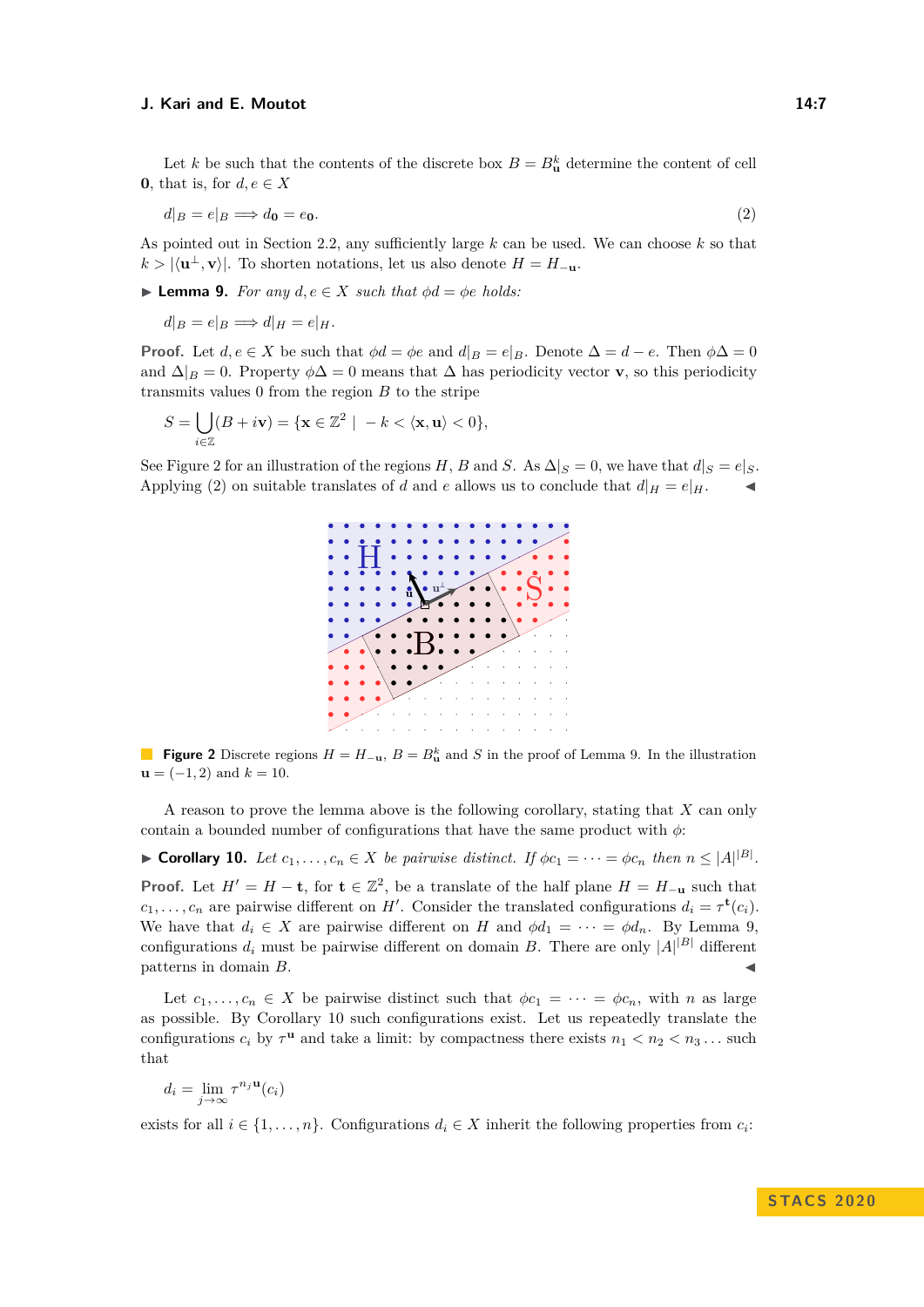#### **14:8 Decidability and Periodicity of Low Complexity Tilings**

 $\blacktriangleright$  **Lemma 11.** Let  $d_1, \ldots, d_n$  be defined as above. Then

- **(a)**  $\phi d_1 = \cdots = \phi d_n$ , and
- **(b)** *Configurations*  $d_i$  *are pairwise different on translated discrete boxes*  $B' = B t$  *for all*  $\mathbf{t} \in \mathbb{Z}^2$ .

**Proof.** Let  $i_1, i_2 \in \{1, \ldots, n\}$  be arbitrary,  $i_1 \neq i_2$ .

(a) Because  $\phi c_{i_1} = \phi c_{i_2}$  we have, for any  $n \in \mathbb{N}$ ,

$$
\phi\tau^{n\mathbf{u}}(c_{i_1})=\tau^{n\mathbf{u}}(\phi c_{i_1})=\tau^{n\mathbf{u}}(\phi c_{i_2})=\phi\tau^{n\mathbf{u}}(c_{i_2}).
$$

Function  $c \mapsto \phi c$  is continuous in the topology so

$$
\phi d_{i_1} = \phi \lim_{j \to \infty} \tau^{n_j \mathbf{u}}(c_{i_1}) = \lim_{j \to \infty} \phi \tau^{n_j \mathbf{u}}(c_{i_1}) = \lim_{j \to \infty} \phi \tau^{n_j \mathbf{u}}(c_{i_2}) = \phi \lim_{j \to \infty} \tau^{n_j \mathbf{u}}(c_{i_2}) = \phi d_{i_2}.
$$

(b) Let  $B' = B - \mathbf{t}$  for some  $\mathbf{t} \in \mathbb{Z}^2$ . Suppose  $d_{i_1}|_{B'} = d_{i_2}|_{B'}$ . By the definition of

convergence, for all sufficiently large *j* we have  $\tau^{n_j}$ **u** $(c_{i_1})|_{B'} = \tau^{n_j}$ **u** $(c_{i_2})|_{B'}$ . This is equivalent to  $\tau^{n_j}$ **u**+**t** $(c_{i_1})|_B = \tau^{n_j}$ **u**+**t** $(c_{i_2})|_B$ . By Lemma [9](#page-6-2) then also  $\tau^{n_j}$ **u**+**t** $(c_{i_1})|_H = \tau^{n_j}$ **u**+**t** $(c_{i_2})|_H$ where  $H = H_{-\mathbf{u}}$ . This means that for all sufficiently large *j* the configurations  $c_{i_1}$  and  $c_{i_2}$ are identical on the domain  $H - n_j \mathbf{u} - \mathbf{t}$ . But these domains cover the whole  $\mathbb{Z}^2$  as  $j \longrightarrow \infty$ so that  $c_{i_1} = c_{i_2}$ , a contradiction.

Now we pick one of the configurations  $d_i$  and consider its orbit closure. Choose  $d = d_1$ and set  $Y = \mathcal{O}(d)$ . Then  $Y \subseteq X$ . Any direction of determinism in X is also a direction of determinism in *Y* . Indeed, this is trivially true for any subset of *X*. But, in addition, we have the following:

## I **Lemma 12.** *Subshift Y is deterministic in direction* −**u***.*

**Proof.** Suppose the contrary: there exist configurations  $x, y \in Y$  such that  $x \neq y$  but  $x|_H = y|_H$  where, as usual,  $H = H_{-\mathbf{u}}$ . In the following we construct  $n+1$  configurations in *X* that have the same product with  $\phi$ , which contradicts the choice of *n* as the maximum number of such configurations.

By the definition of *Y* all elements of *Y* are limits of sequences of translates of  $d = d_1$ , that is, there are translations  $\tau_1, \tau_2, \ldots$  such that  $x = \lim_{i \to \infty} \tau_i(d)$ , and translations  $\sigma_1, \sigma_2, \ldots$ such that  $y = \lim_{i \to \infty} \sigma_i(d)$ . Apply the translations  $\tau_1, \tau_2, \ldots$  on configurations  $d_1, \ldots, d_n$ , and take jointly converging subsequences: by compactness there are  $k_1 < k_2 < \ldots$  such that

$$
e_i = \lim_{j \to \infty} \tau_{k_j}(d_i)
$$

exists for all  $i \in \{1, \ldots, n\}$ . Here, clearly,  $e_1 = x$ .

Let us prove that  $e_1, \ldots, e_n$  and *y* are  $n+1$  configurations that (i) have the same product with  $\phi$ , and (ii) are pairwise distinct. This contradicts the choice of *n* as the maximum number of such configurations, and thus completes the proof.

(i) First,  $\phi x = \phi y$ : Because  $x|_H = y|_H$  we have  $\phi x|_{H-\mathbf{t}} = \phi y|_{H-\mathbf{t}}$  for some  $\mathbf{t} \in \mathbb{Z}^2$ . Consider  $c' = \tau^{\mathbf{t}}(\phi x - \phi y)$ , so that  $c'|_H = 0$ . As  $\phi_2 \cdots \phi_m$  annihilates  $\phi x$  and  $\phi y$ , it also annihilates  $c'$ . An application of Proposition [8](#page-5-2) on configuration  $c'$  in place of  $c$ shows that  $\mathcal{O}(c')$  is deterministic in direction  $-\mathbf{u}$ . (Note that  $-\mathbf{u}$  is not perpendicular to **v**<sub>*j*</sub> for any *j* ≠ 1, because **v**<sub>1</sub> and **v**<sub>*j*</sub> are not parallel and −**u** is perpendicular to **v**<sub>1</sub>.) Due to the determinism,  $c'|_H = 0$  implies that  $c' = 0$ , that is,  $\phi x = \phi y$ .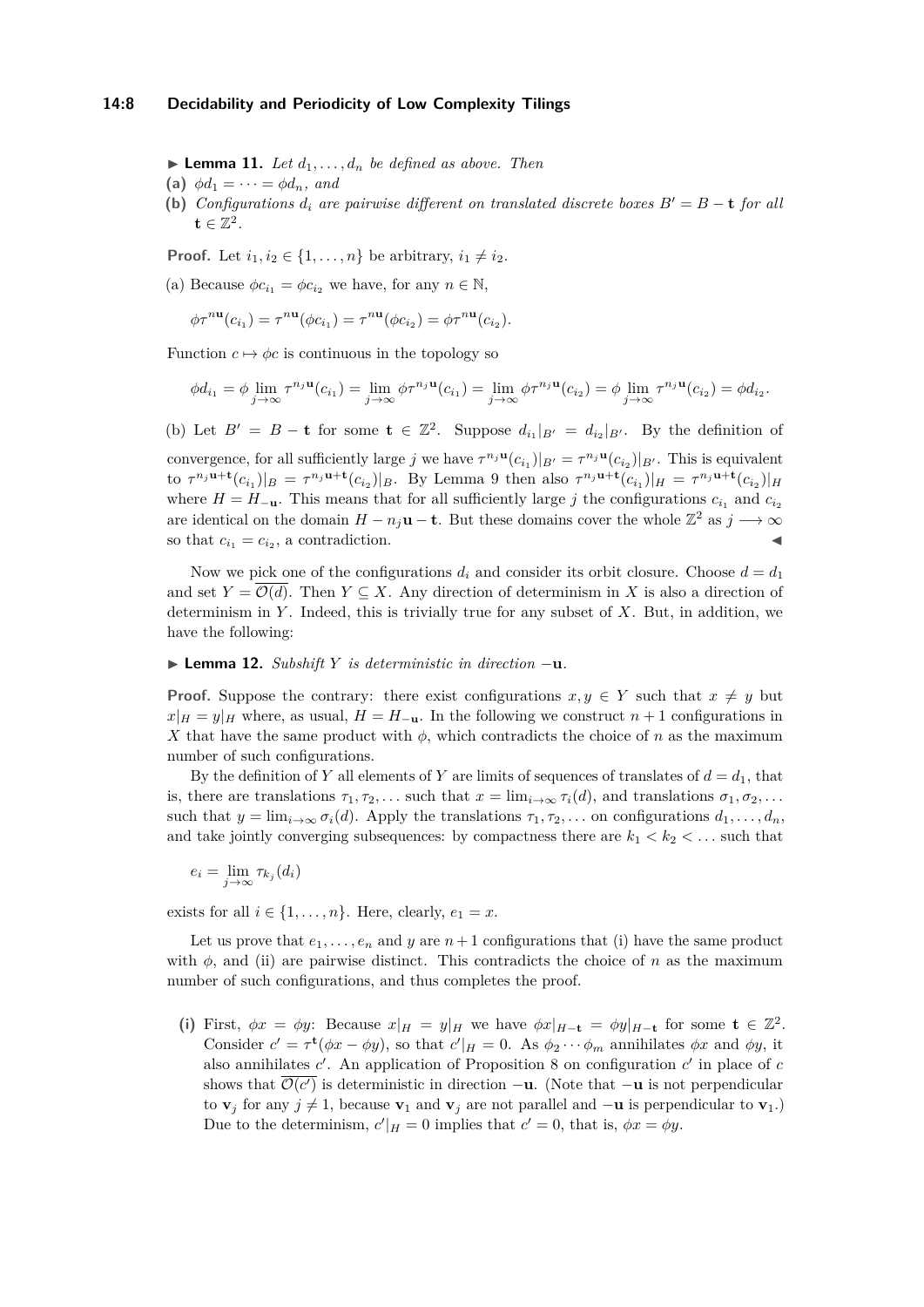Second,  $\phi e_{i_1} = \phi e_{i_2}$  for all  $i_1, i_2 \in \{1, \ldots, n\}$ : By Lemma [11](#page-6-4) we know that  $\phi d_{i_1} = \phi d_{i_2}$ . By continuity of the function  $c \mapsto \phi c$  we then have

$$
\phi e_{i_1} = \phi \lim_{j \to \infty} \tau_{k_j}(d_{i_1}) = \lim_{j \to \infty} \phi \tau_{k_j}(d_{i_1}) = \lim_{j \to \infty} \tau_{k_j}(\phi d_{i_1})
$$
  

$$
\phi e_{i_2} = \phi \lim_{j \to \infty} \tau_{k_j}(d_{i_2}) = \lim_{j \to \infty} \phi \tau_{k_j}(d_{i_2}) = \lim_{j \to \infty} \tau_{k_j}(\phi d_{i_2})
$$

Because  $e_1 = x$ , we have shown that  $e_1, \ldots, e_n$  and *y* all have the same product with  $\phi$ .

(ii) Pairwise distinctness: First, *y* and  $e_1 = x$  are distinct by the initial choice of *x* and *y*. Next, let  $i_1, i_2 \in \{1, ..., n\}$  be such that  $i_1 \neq i_2$ . Let  $\mathbf{t} \in \mathbb{Z}^2$  be arbitrary and consider the translated discrete box  $B' = B - \mathbf{t}$ . By Lemma [11\(](#page-6-4)b) we have  $\tau_{k_j}(d_{i_1})|_{B'} \neq \tau_{k_j}(d_{i_2})|_{B'}$  for all  $j \in \mathbb{N}$ , so taking the limit as  $j \longrightarrow \infty$  gives  $e_{i_1}|_{B'} \neq$  $e_{i_2}|_{B'}$ . This proves that  $e_{i_1} \neq e_{i_2}$ . Moreover, by taking **t** such that  $B' \subseteq H$  we see that  $y|_{B'} = x|_{B'} = e_1|_{B'} \neq e_i|_{B'}$  for  $i \geq 2$ , so that *y* is also distinct from all  $e_i$  with  $i \geq 2$ .

The following proposition captures the result established above.

<span id="page-8-1"></span> $\triangleright$  **Proposition 13.** Let *c* be a configuration with a non-trivial annihilator. If **u** is a one-sided *direction of determinism in*  $\overline{\mathcal{O}(c)}$  *then there is a configuration*  $d \in \overline{\mathcal{O}(c)}$  *such that* **u** *is a two-sided direction of determinism in*  $\overline{\mathcal{O}(d)}$ *.* 

Now we are ready to prove Theorem [3.](#page-4-3)

**Proof of Theorem [3.](#page-4-3)** Let *c* be a two-dimensional configuration that has a non-trivial annihilator. Every non-empty subshift contains a minimal subshift [\[3\]](#page-10-4), and hence there is a uniformly recurrent configuration  $c' \in \overline{\mathcal{O}(c)}$ . If  $\overline{\mathcal{O}(c')}$  has a one-sided direction of determinism **u**, we can apply Proposition [13](#page-8-1) on *c*' and find  $d \in \overline{\mathcal{O}(c')}$  such that **u** is a two-sided direction of determinism in  $\overline{\mathcal{O}(d)}$ . But because *c*' is uniformly recurrent,  $\overline{\mathcal{O}(d)} = \overline{\mathcal{O}(c')}$ , a contradiction.

## <span id="page-8-0"></span>**5 Periodicity in low complexity subshifts**

In this section we prove Theorem [4.](#page-4-2) Every non-empty subshift contains a uniformly recurrent configuration, so we can safely assume that *c* is uniformly recurrent.

Our proof of Theorem [4](#page-4-2) splits in two cases based on Theorem [3:](#page-4-3) either  $\overline{\mathcal{O}(c)}$  is deterministic in all directions or for some **u** it is non-deterministic in both directions **u** and −**u**. The first case is handled by the following well-known corollary from a theorem of Boyle and Lind [\[4\]](#page-10-5):

<span id="page-8-3"></span>**Proposition 14.** A configuration c is two-periodic if and only if  $\overline{O(c)}$  is deterministic in  $all$  directions.

For the second case we apply the technique by Cyr and Kra [\[7\]](#page-11-4). This technique was also used in [\[11\]](#page-11-5) to address Nivat's conjecture. The result that we read from [\[7,](#page-11-4) [11\]](#page-11-5), although it is not explicitly stated in this form, is the following:

<span id="page-8-2"></span>I **Proposition 15.** *Let c be a two-dimensional uniformly recurrent configuration that has low complexity with respect to a rectangle. If for some* **u** *both* **u** *and* −**u** *are directions of non-determinism in*  $\overline{\mathcal{O}(c)}$  *then c is periodic in a direction perpendicular to* **u***.* 

Let us prove this proposition using lemmas from [\[11\]](#page-11-5). We first recall some definitions, adjusted to our terminology. Let  $D \subseteq \mathbb{Z}^2$  be non-empty and let  $\mathbf{u} \in \mathbb{Z}^2 \setminus \{\mathbf{0}\}$ . The *edge*  $E_{\mathbf{u}}(D)$  of *D* in direction **u** consists of the cells in *D* that are furthest in the direction **u**:

$$
E_{\mathbf{u}}(D) = \{ \mathbf{v} \in D \mid \forall \mathbf{x} \in D \langle \mathbf{x}, \mathbf{u} \rangle \le \langle \mathbf{v}, \mathbf{u} \rangle \}.
$$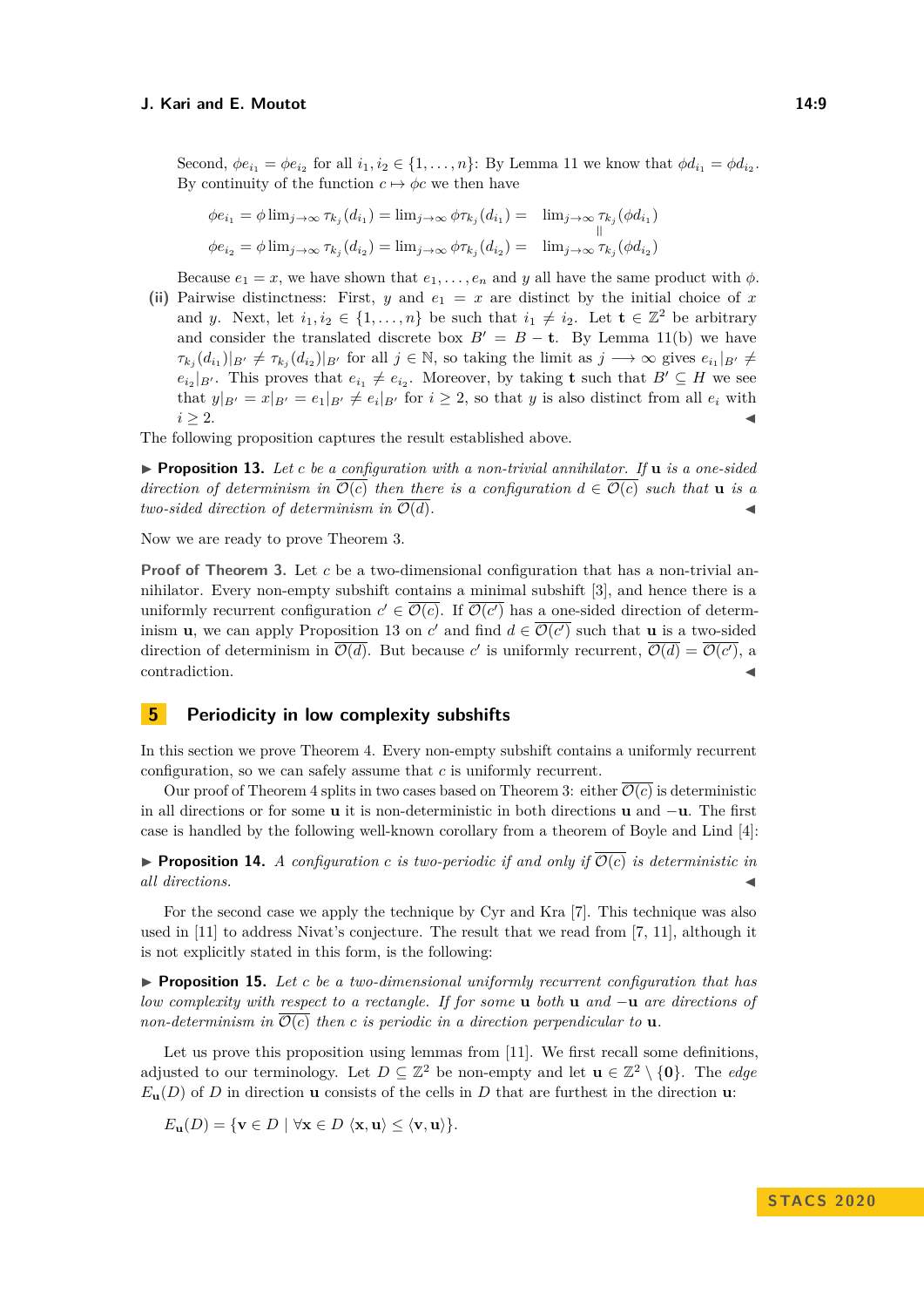#### **14:10 Decidability and Periodicity of Low Complexity Tilings**

We call *D* convex if  $D = C \cap \mathbb{Z}^2$  for a convex subset  $C \subseteq \mathbb{R}^2$  of the real plane. For  $D, E \subseteq \mathbb{Z}^2$ we say that *D fits* in *E* if  $D + \mathbf{t} \subseteq E$  for some  $\mathbf{t} \in \mathbb{Z}^2$ .

The (closed) *stripe* of width *k* perpendicular to **u** is the set

$$
S_{\mathbf{u}}^k = \{ \mathbf{x} \in \mathbb{Z}^2 \mid -k < \langle \mathbf{x}, \mathbf{u} \rangle \le 0 \}.
$$

Consider the stripe  $S = S^k_{\mathbf{u}}$ . The reader can refer to Figure [2](#page-6-0) for an illustration of a closed stripe, the only difference being the inclusion of the upper boundary of *S*. Clearly its edge  $E_{\mathbf{u}}(S)$  in direction **u** is the discrete line  $\mathbb{Z}^2 \cap L$  where  $L \subseteq \mathbb{R}^2$  is the real line through **0** that is perpendicular to **u**. The *interior*  $S^{\circ}$  of *S* is  $S \setminus E_{\mathbf{u}}(S)$ , that is,  $S^{\circ} = {\mathbf{x} \in \mathbb{Z}^2 \mid -k \leq \mathbb{Z}^2}$  $\langle \mathbf{x}, \mathbf{u} \rangle < 0$ .

A central concept from [\[7,](#page-11-4) [11\]](#page-11-5) is the following. Let *c* be a configuration and let  $\mathbf{u} \in \mathbb{Z}^2 \setminus \{\mathbf{0}\}\$ be a direction. Recall that Patt(*c, D*) denotes the set of *D*-patterns that *c* contains. A finite discrete convex set  $D \subseteq \mathbb{Z}^2$  is called **u***-balanced in c* if the following three conditions are satisfied, where we denote  $E = E_{\mathbf{u}}(D)$  for the edge of *D* in direction **u**:

(i)  $|{\rm Patt}(c, D)| \leq |D|$ ,

(ii)  $|\text{Patt}(c, D)| < |\text{Patt}(c, D \setminus E)| + |E|$ , and

(iii)  $|D \cap L| \geq |E| - 1$  for every line *L* perpendicular to **u** such that  $D \cap L \neq \emptyset$ .

The first condition states that *c* has low complexity with respect to shape *D*. The second condition implies that there are fewer than  $|E|$  different  $(D \setminus E)$ -patterns in *c* that can be extended in more than one way into a *D*-pattern of *c*. The last condition states that the edge *E* is nearly the shortest among the parallel cuts across *D*.

<span id="page-9-0"></span>▶ Lemma 16 (Lemma 2 in [\[11\]](#page-11-5)). Let *c* be a two-dimensional configuration that has low *complexity with respect to a rectangle, and let*  $\mathbf{u} \in \mathbb{Z}^2 \setminus \{\mathbf{0}\}\$ *. Then c has a* **u***-balanced or a*  $(-**u**)$ -balanced set  $D \subseteq \mathbb{Z}^2$ .

A crucial observation in [\[7\]](#page-11-4) connects balanced sets and non-determinism to periodicity. This leads to the following statement.

<span id="page-9-1"></span>▶ Lemma 17 (Lemma 4 in [\[11\]](#page-11-5)). Let *d* be a two-dimensional configuration and let  $\mathbf{u} \in \mathbb{Z}^2 \setminus \{0\}$ *be such that d admits a* **u***-balanced set*  $D \subseteq \mathbb{Z}^2$ *. Assume there is a configuration*  $e \in \overline{\mathcal{O}(d)}$ and a stripe  $S = S_{\mathbf{u}}^k$  perpendicular to  $\mathbf{u}$  such that D fits in S and  $d|_{S^\circ} = e|_{S^\circ}$  but  $d|_S \neq e|_S$ . *Then d is periodic in direction perpendicular to* **u***.*

With these we can prove Proposition [15.](#page-8-2)

**Proof of Proposition [15.](#page-8-2)** Let *c* be a two-dimensional uniformly recurrent configuration that has low complexity with respect to a rectangle. Let **u** be such that both **u** and −**u** are directions of non-determinism in  $\overline{\mathcal{O}(c)}$ . By Lemma [16](#page-9-0) configuration *c* admits a **u**-balanced or a  $(-\mathbf{u})$ -balanced set  $D \subseteq \mathbb{Z}^2$ . Without loss of generality, assume that *D* is **u**-balanced in *c*. As  $\mathcal{O}(c)$  is non-deterministic in direction **u**, there are configurations  $d, e \in \mathcal{O}(c)$  such that  $d|_{H_u} = e|_{H_u}$  but  $d_{(0,0)} \neq e_{(0,0)}$ . Because *c* is uniformly recurrent, exactly the same finite patterns appear in *d* as in *c*. This means that *D* is **u**-balanced also in *d*. From the uniform recurrence of *c* we also get that  $e \in \overline{\mathcal{O}(d)}$ . Pick any *k* large enough so that *D* fits in the stripe  $S = S^k_{\mathbf{u}}$ . Because  $\mathbf{0} \in S$  and  $S^{\circ} \subseteq H_{\mathbf{u}}$ , the conditions in Lemma [17](#page-9-1) are met. By the lemma, configuration *d* is **p**-periodic for some **p** that is perpendicular to **u**. Because *d* has the same finite patterns as *c*, it follows that *c* cannot contain a pattern that breaks period **p**. So *c* is also **p**-periodic.

Now Theorem [4](#page-4-2) follows from Propositions [14](#page-8-3) and [15,](#page-8-2) using Theorem [3](#page-4-3) and the fact that every subshift contains a uniformly recurrent configuration.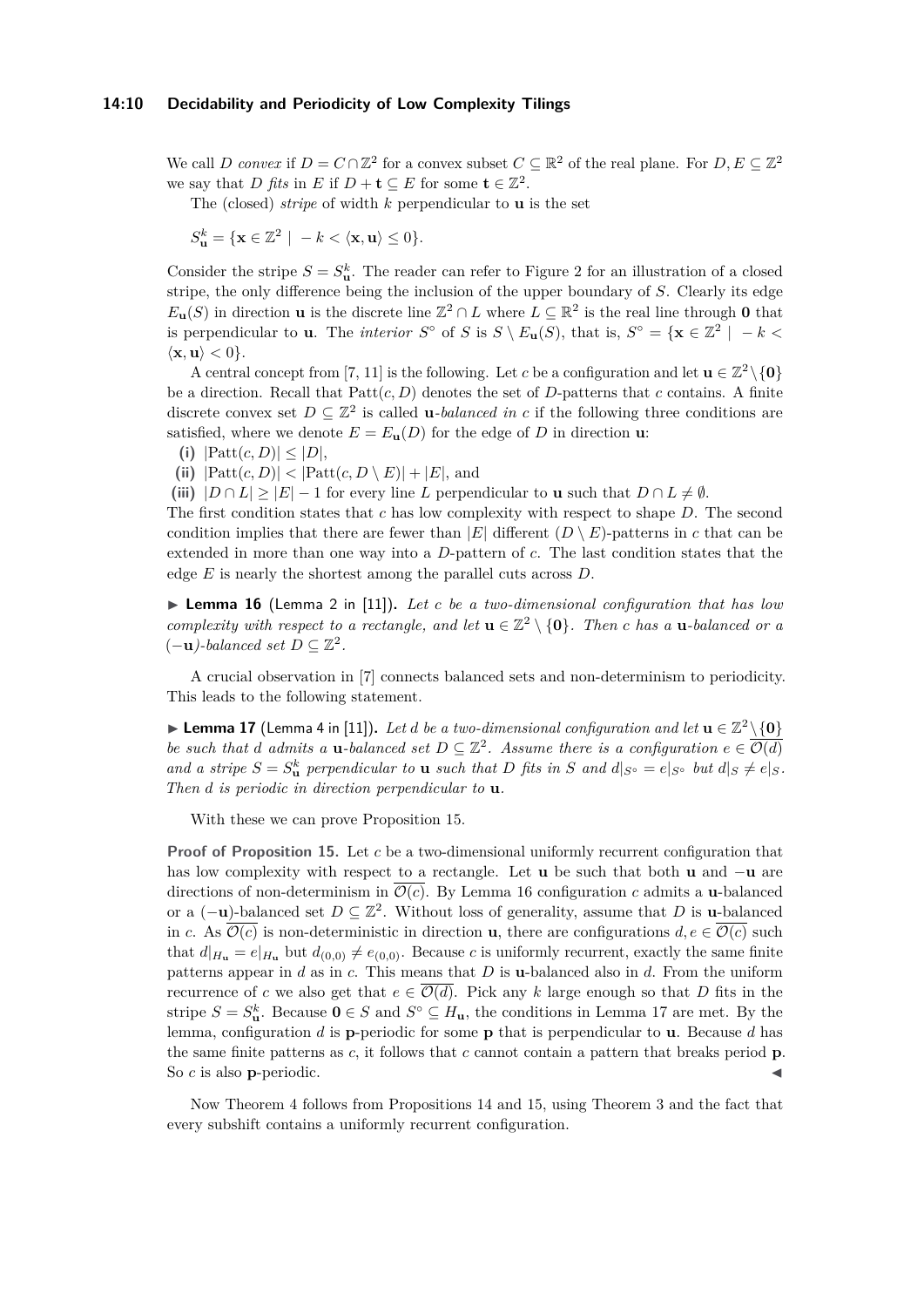**Proof of Theorem [4.](#page-4-2)** Let *c* be a two-dimensional configuration that has low complexity with respect to a rectangle. Replacing c by a uniformly recurrent element of  $\overline{\mathcal{O}(c)}$ , we may assume that *c* is uniformly recurrent. Since *c* is a low-complexity configuration, by Lemma [1](#page-2-0) it has a non-trivial annihilator. By Theorem [3](#page-4-3) there exists  $c' \in \overline{\mathcal{O}(c)}$  such that  $\overline{\mathcal{O}(c')}$  has no direction of one-sided determinism. If all directions are deterministic in  $\mathcal{O}(c')$ , it follows from Proposition [14](#page-8-3) that  $c'$  is two-periodic. Otherwise there is a direction **u** such that both **u** and  $-\mathbf{u}$  are directions of non-determinism in  $\mathcal{O}(c')$ . Now it follows from Proposition [15](#page-8-2) that  $c'$  $\blacksquare$  is periodic.

# <span id="page-10-1"></span>**6 Conclusions**

We have demonstrated how the low local complexity assumption enforces global regularities in the admitted configurations, yielding algorithmic decidability results. The results were proved in full details for low complexity configurations with respect to an arbitrary rectangle. The reader can easily verify that the fact that the considered shape is a rectangle is not used in any proofs presented here, and the only quoted result that uses this fact is Lemma [16.](#page-9-0) A minor modification in the proof of Lemma [16](#page-9-0) presented in [\[11\]](#page-11-5) yields that the lemma remains true for any two-dimensional configuration that has low complexity with respect to any convex shape. We conclude that also all our results remain true if we use any convex discrete shape in place of a rectangle.

If the considered shape is not convex the situation becomes more difficult. Theorem [4](#page-4-2) is not true for an arbitrary shape in place of the rectangle but all counter examples we know are based on periodic sublattices [\[5,](#page-10-2) [8\]](#page-11-6). For example, even lattice cells may form a configuration that is horizontally but not vertically periodic while the odd cells may have a vertical but no horizontal period. Such a non-periodic configuration may be uniformly recurrent and have low complexity with respect to a scatted shape *D* that only sees cells of equal parity. It remains an interesting direction of future study to determine if a sublattice structure is the only way to contradict Theorem [4](#page-4-2) for arbitrary shapes. We conjecture that Corollaries [5](#page-4-0) and [6](#page-4-1) hold for arbitrary shapes, that is, that there does not exist a two-dimensional low complexity aperiodic SFT. A special case of this is the recently solved periodic cluster tiling problem [\[2,](#page-10-6) [12\]](#page-11-7).

#### **References**

- <span id="page-10-0"></span>**1** R. Berger. *The Undecidability of the Domino Problem*. Memoirs of the American Mathematical Society. American Mathematical Society, 1966.
- <span id="page-10-6"></span>2 S. Bhattacharya. Periodicity and decidability of tilings of  $\mathbb{Z}^2$ . *ArXiv e-prints*, February 2016. [arXiv:1602.05738](http://arxiv.org/abs/1602.05738).
- <span id="page-10-4"></span>**3** George D. Birkhoff. Quelques théorèmes sur le mouvement des systèmes dynamiques. *Bulletin de la Société Mathématique de France*, 40:305–323, 1912. [doi:10.24033/bsmf.909](https://doi.org/10.24033/bsmf.909).
- <span id="page-10-5"></span>**4** Mike Boyle and Douglas Lind. Expansive subdynamics. *Transactions of the American Mathematical Society*, 349(1):55–102, 1997. URL: <http://www.jstor.org/stable/2155304>.
- <span id="page-10-2"></span>**5** Julien Cassaigne. Subword complexity and periodicity in two or more dimensions. In Grzegorz Rozenberg and Wolfgang Thomas, editors, *Developments in Language Theory. Foundations, Applications, and Perspectives. Aachen, Germany, 6-9 July 1999*, pages 14–21. World Scientific, 1999. [doi:10.1142/9789812792464\\_0002](https://doi.org/10.1142/9789812792464_0002).
- <span id="page-10-3"></span>**6** T. Ceccherini-Silberstein and M. Coornaert. *Cellular Automata and Groups*. Springer Monographs in Mathematics. Springer Berlin Heidelberg, 2010.